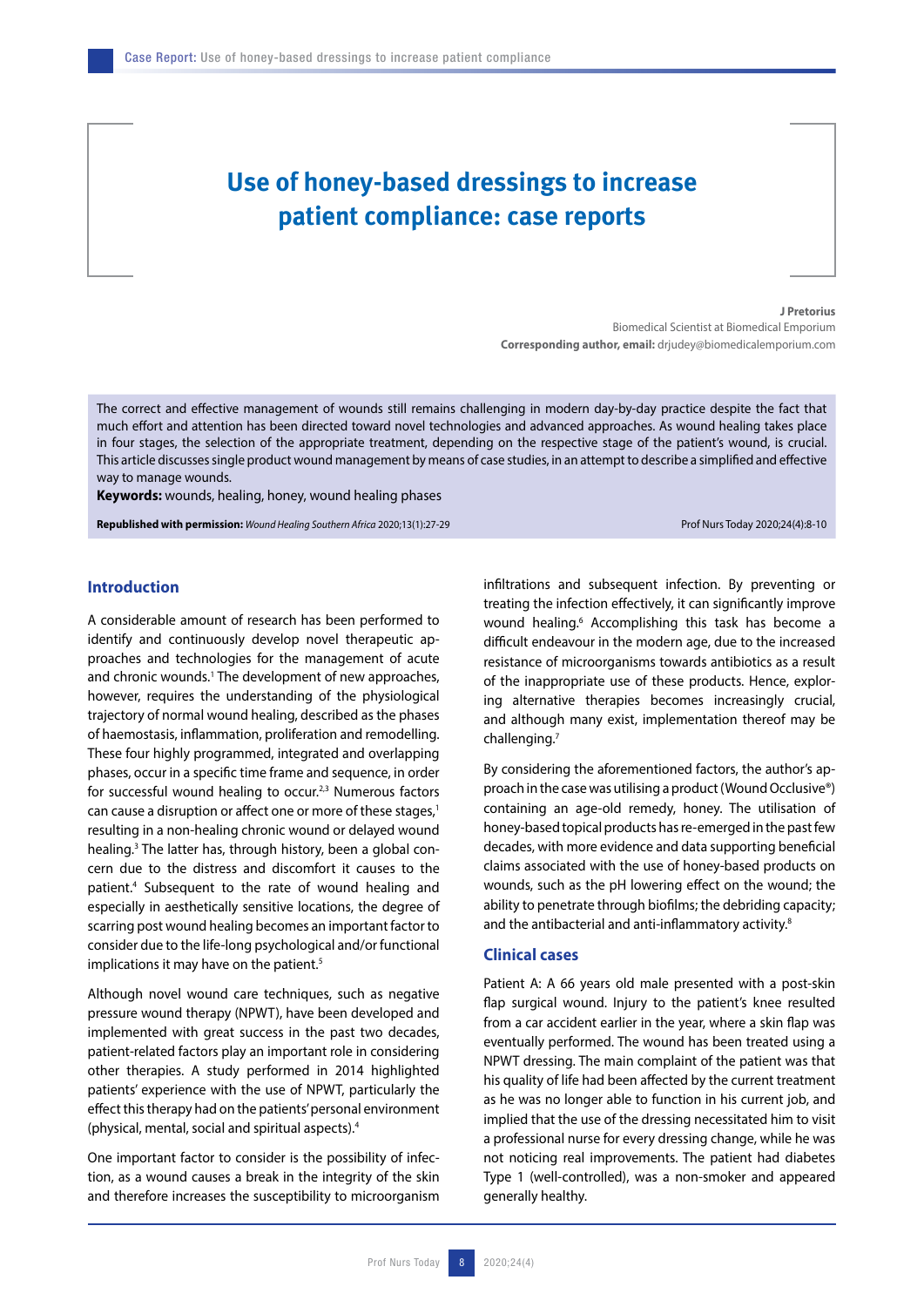The wound (42 mm [length] x 21 mm [width]) was located on the lateral side of the left knee, and during the first observation it could be stated that there were clear signs of inflammation and oedema in the tissue surrounding the knee and wound. The patient was admitted to hospital just prior to the appointment due to severe pain in the wound.



During admission the NPWT dressing was replaced and the decision was made during the initial appointment after admittance to hospital that removal of the vacuum dressing would be postponed for another five days, which served as an observation period.

The treatment protocol adopted consisted of cleaning the

wound with saline followed by an application of a thick paste of Wound Occlusive®. An absorbent dressing was applied as a secondary dressing due to the amount of exudate on the wound. Initially the wound dressing was changed every 48 hours, and after two sessions of 48 hours, the dressing change was moved to a 72 hours regimen.

Figure 1 shows that the size of the wound decreased significantly over the period of one month. In addition, it is observed that inflammation and oedema surrounding the wound had also decreased after one week of treatment; this observation was also supported by patient's feedback.

Patient B: A 13-year-old male presented with significant soft tissue injuries in the face post suture. The injury was the result of a hyena bite. The injury extended from the frontal region through the right orbital, right infraorbital, right upper cheek, right nasolabial and the contralateral perioral area.

Patient C: A 31-year-old healthy male presented with a brown recluse spider bite, otherwise known as the violin spider. The bite took place approximately eight days before surgical debridement of the wound was performed. The wound measured 75 mm  $(lenath) \times 20$  mm  $(width) \times 5$  mm  $(depth)$ located on the left antebrachium (forearm). After surgical debridement the wound was left open, whereafter the treatment protocol adopted consisted of cleaning the wound with saline followed by an application of a



Figure 2: 2b to 2d shows that the scarring has been significantly reduced.